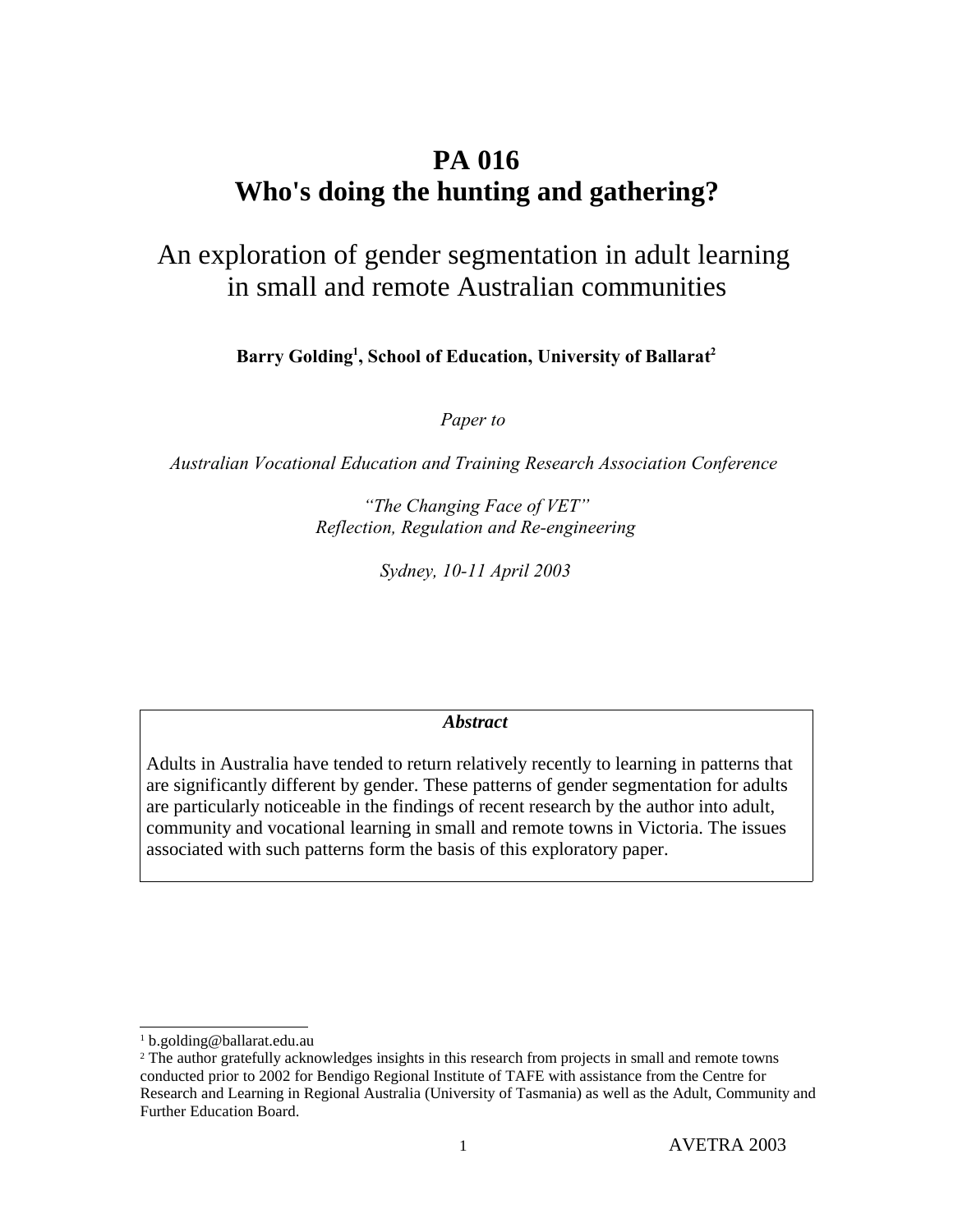#### **Introduction**

This paper explores some of the issues associated with gender segmentation of adult learning in small and remote Australian communities. Recent research by the author (Golding 2002a and 2002b, Golding and Rogers 2002) in a large number of small and remote towns in Victoria 3 has revealed that women typically need to learn locally in order to adapt to changes in their lives, their family businesses and in the rapidly changing world of work. In small and remote towns, much of this women's learning takes place through adult and community education.

The paper's title alludes to the argument advanced in this paper and backed up by research evidence that in several senses many women are the new 'hunters and gatherers' for learning: for themselves, for their families and in some instances, for and on behalf of their male partners. By comparison, to extend the analogy, it is possible to argue that many men, traditionally seen as the hunters and gatherers for food, are either not as 'hungry' for the necessary learning or else are unable to access a convivial space to acquire that learning. To complete the analogy, it is possible to argue that men often get their learning at work ('in the cave') or are not engaged in formal learning at all. But first to the evidence and to the argument.

Evidence from the research cited above indicates that with some exceptions, rural men, by virtue of their attachment to farming and traditional skills associated with rural businesses, have been less able in the last few decades to adapt to the new and emerging flexible world of work, and particularly to the 'new learning' required to enter and compete in that much changed world. In difficult social and economic situations, men have tended to do what their fathers have done in times of adversity: to dig in and work harder at the same thing. In remote situations and small towns where TAFE<sup>4</sup> is at some distance and where many of the adult and community local learning organisations, spaces, programs and pedagogies are comprehensively feminised, men have tended to withdraw from or avoid formal learning.

In the small and remote Victorian communities studied it was mainly the women who are quietly but deliberately shaking, moving and building families and communities. In some senses, it can be argued that more men than women are 'dead in the water' when it comes to adapting to change. While the research indicates that men are nonetheless learning, on the farm and in businesses, they are particularly learning 'by doing'. However the learning men do tends to be less long term, strategic or discretionary. Typically men learn what *has* to be learned just in time for a particular practical purpose: such as a farm chemical users course, a recreational boat licence or a shooters licence.

It is likely that the reluctance of men to return to formal learning is in part an outcome of negative experiences at school by rural boys who did not 'go on' to further education.

<sup>&</sup>lt;sup>3</sup> The research included around 30 small and relatively remote towns in Victoria in 2002-2002 and focuses on adult, community and vocational education. The research primarily used evidence from extensive, recorded, focus group interviews.

<sup>4</sup> TAFE: Technical and Further Education.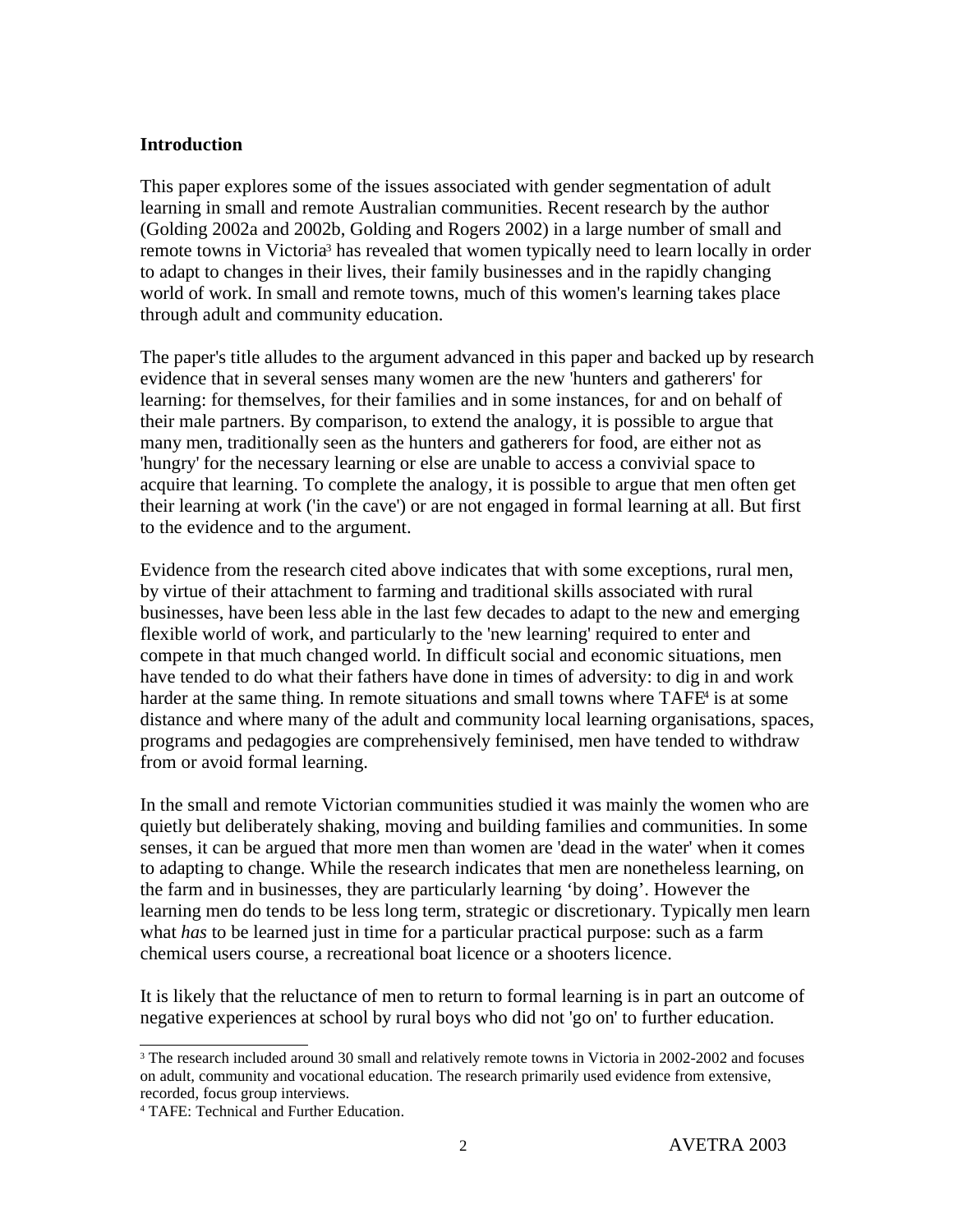These experiences are far from historic. Slade (2002, p.283) demonstrates that many present day Australian schoolboys experience 'mass disinterest, mass disaffection and a growing rejection not only of schooling but of organised learning.' Slade suggests that boys generally '… have neither the expectation or the desire to continue their education beyond the point of getting a job', leading to 'a negative and necessary association between formal learning and what they understand as an institutionalised and unpleasant waste of time' (p.283).

These negative attitudes towards recurrent and formal learning formed partly by negative experiences at school, place rural men at a considerable disadvantage in relation to women. Since rural men, including those on farms, work largely on their own and for themselves, they are not embedded in modern workplaces where they are surrounded or encouraged by a positive culture of workplace learning. Few rural males interact regularly with information and computer technology, as many city-based male employees do. At a time when a need to think globally as well as learn and act locally has become essential, it is possible to argue that men and boys that remain in small and remote towns are at a considerable disadvantage in relation to women and girls.

There is evidence from the author's research that in the past decade in particular, as a direct consequence of globalisation, fierce competition in markets, rural industry restructure and most recently severe droughts, Australian farming families have typically found the need to generate income off-farm and sometimes out of town. While men have had to significantly change farming and business practices to remain competitive in small towns, they have tended to undergo somewhat different and less radical personal and workplace transformations than women. Women have been forced by necessity to do their 'hunting and gathering' for learning to update or recreate their previous vocational skills. Much of this learning and the part time and poorly paid casual work it tends to generate have been concentrated as close to home and family as possible. Where adult and community education organisations exist locally, women have regularly comprised around 80 per cent of the learners.

Adults with the most extensive prior learning tend to be the most active lifelong learners. The research literature, as Ridoutt, Dutneall, Hummel and Selby Smith (2002, p.67) summarise, '… provides unambiguous evidence that workers with post-school qualifications are more likely to initiate and complete formal training than workers without similar education backgrounds'. Other research into workplace training shows that men at a higher level in stable, tenured employment are more likely to be trained than women in similar jobs.

The fact that women tend to have less access to such jobs in the first place makes the need for women to independently engage in their own local learning more critical. Males that do learn tend to engage in technical training more than women. However research also shows (Groot 1997) that the technical skills they learn depreciate more quickly become obsolete faster than other skills and tend to more firm specific. In small and remote communities the choices over where adults learn are very limited and in part constrained by previous (often negative) experiences with formal learning, particularly for men.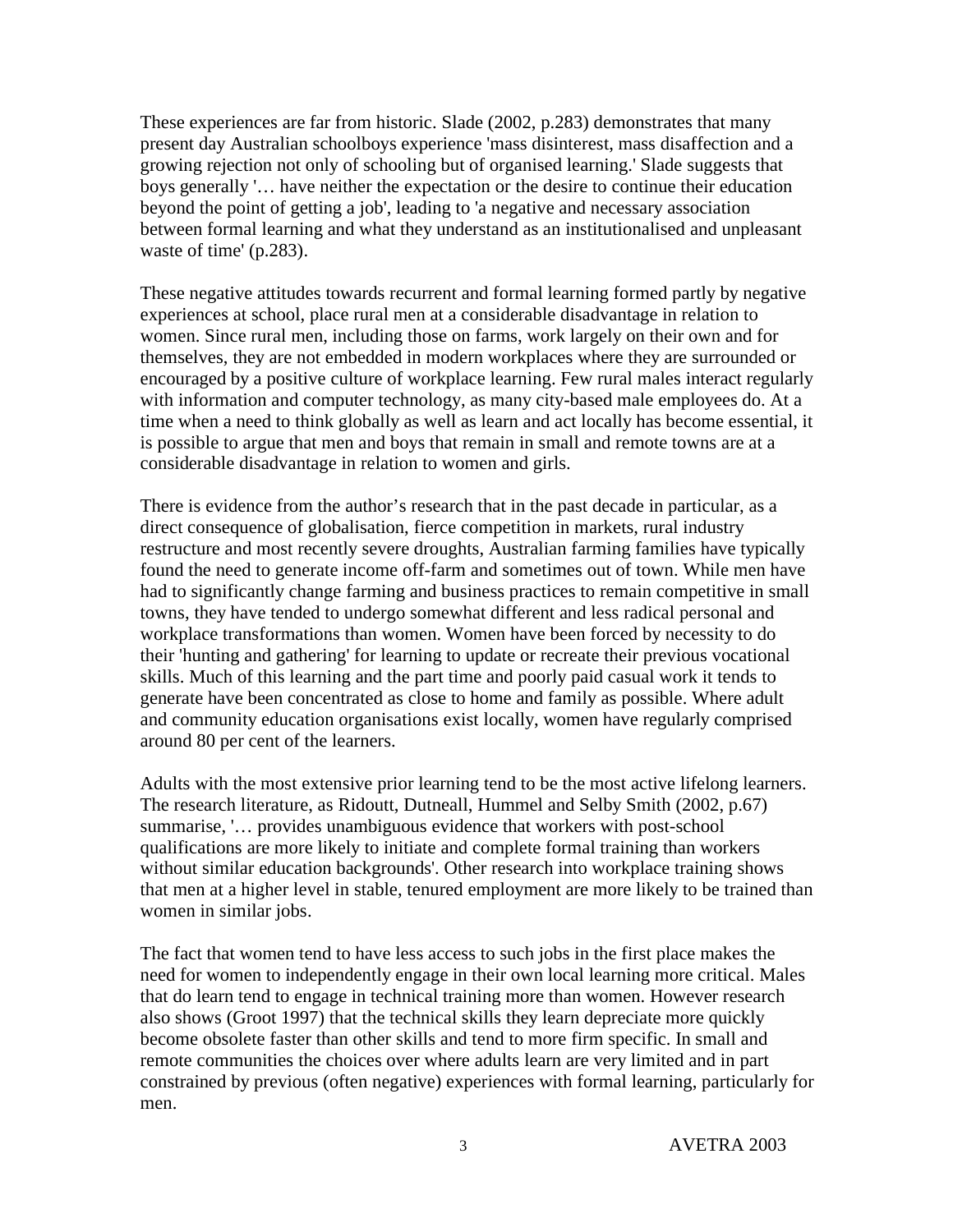#### **What is small and remote, and how is it related to accessibility to learning?**

In this paper the term 'adult and community learning' refers to all forms of formal and informal post-compulsory learning regardless of the sector in which the learning takes place. The term 'small and remote' in an Australia context is taken to refer to populated localities of less than 3,000 people where the Accessibility / Remoteness Index of Australia 5 (ARIA 1999) is in the range between accessible (ARIA 1.84 to 3.35) and very remote (9.08 to 12). The ARIA acknowledges in its design that accessibility to 'goods, services and opportunities for social interaction' tend to decrease as geographic accessibility to increasingly large population centres increases. While originally developed for the health industries, the ARIA construct has been found by the author to be useful for researching and theorising accessibility / remoteness effects in adult, community and vocational education.

Remoteness is a concept relative to large population centres. By virtue of Australia's highly concentrated, mainly urban population, the majority of Australia's land area lies in the remote (5.8 to 9.08) or very remote (9.08-12) ARIA range. While the smallest and remotest communities in this range are very numerous in Australia, they are seldom visited, directly experienced or researched by most urban Australians. Indeed there are over 11,000 populated localities in Australia with more than 20 inhabitants, only 200 of which have more than 5,000 people. And yet two million in Australia people live in localities with a population of fewer than 200 people.

Service availability is related to accessibility and remoteness. The authors of a Bureau of Rural Sciences (BRS) study of service accessibility in Australia (Haberkorn & Bamford 2000) documented the extent of physical inaccessibility to services in non-metropolitan Australia. They took a somewhat different tack from that taken by the formulators of the ARIA index, which defines inaccessibility of populated localities by distance to large  $(5,000+)$  service centres, looking instead at inaccessibility in relation to the location of particular services. By adopting an inaccessibility threshold of 80 km (around one hour travel time by car), they were able to demonstrate that inaccessibility differs quite markedly by service type across Australia.

Their research reveals that primary schools, as one might expect, are relatively accessible to most Australians compared with post-school learning organisations. For example only 0.4 per cent of all Australians live more than 80 km from a school, including only 28 populated localities with a population greater than 200 people (Haberkorn & Bamford 2000). TAFE learning is considerably less accessible geographically but still within 80 km for 98.4 per cent of Australians. Only 167 populated localities of more than 200 people are more than 80 km from a TAFE. By contrast one in ten Australians (9.8 per cent) in 638 populated localities of more than 200 people live more than 80 km from a university. This data highlights the critical local importance of TAFE and particularly adult and community education (ACE) provision in the smaller and remoter towns.

<sup>5</sup> ARIA gives a value between zero and 12 to all populated localities in Australia which reflects its accessibility / remoteness based on proximity to population centres of increasing size. Zero is highly accessible, 12 is very remote.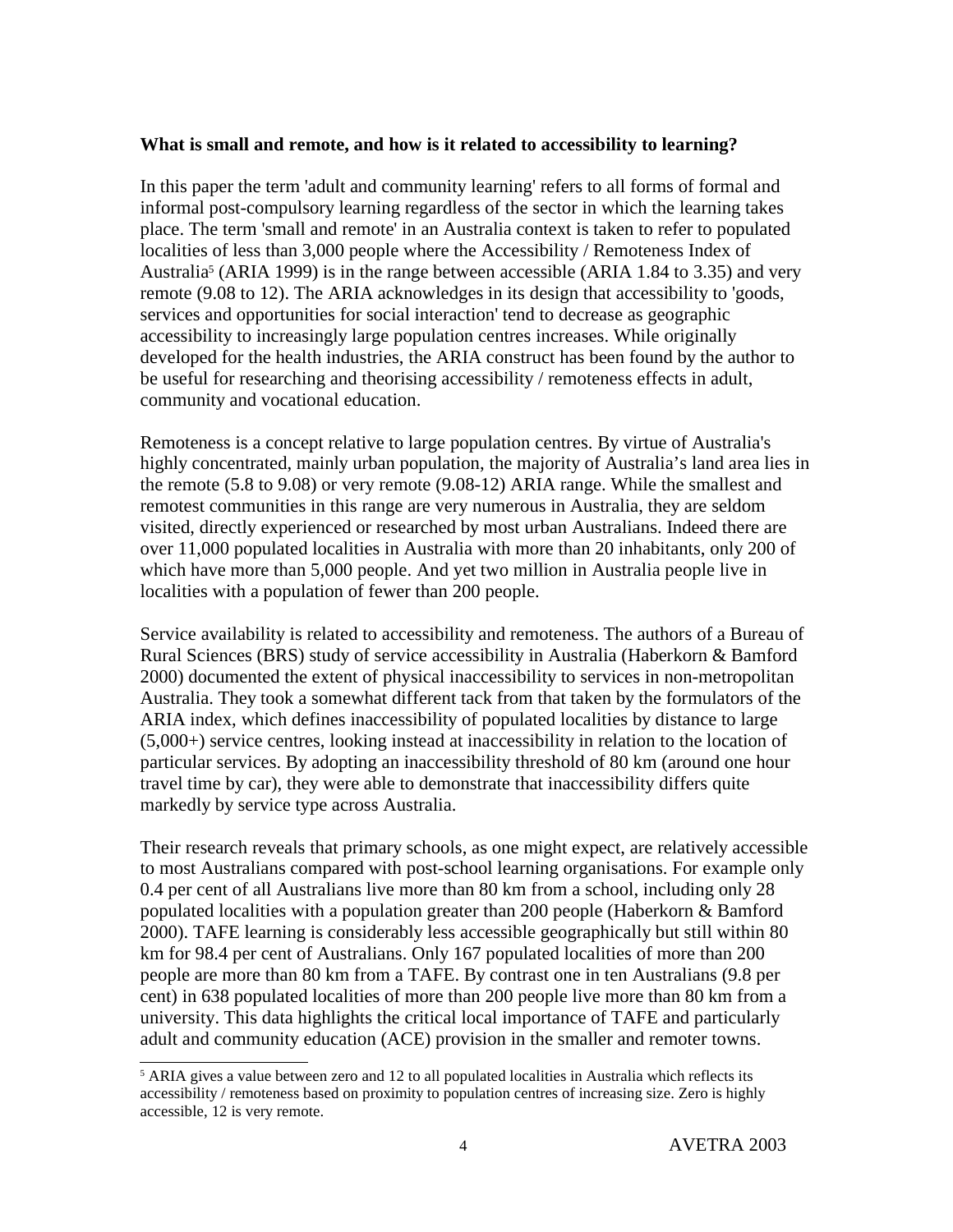The positives from this geographic data need to be tempered with a realisation that the mere presence of a TAFE Institute, campus or outreach facility does not mean that specific vocational training is available in that facility. Many basic vocational courses require on-site, residential training facilities or access to specialised trainers. KPMG (2001), in a study of the impact of Australian vocational education and training (VET) policies including 'user choice', concluded (p.4) that 'User choice is not a reality in many parts of regional and remote Australia: often there is limited or no choice about provider, content, timing or location of training.'

Though not factored into Haberkorn and Bamford's analysis, ACE is accessible in some small and remote towns, for example in rural Victoria. ACE is often available in small town and neighbourhood contexts where few other local adult learning options exist. In 2000 there were around 510 ACE providers in Victoria and 78 in New South Wales. Only around one in five learners in ACE in Australia are men. In some small communities researched by Golding males rarely come in the door of the community or neighbourhood house. But women learning in ACE are only part of the adult learning story.

Golding's research shows that in the smallest towns the most regular, local accredited (albeit largely technical) learning takes place locally in male dominated rural fire brigades and emergency service organisations. These public safety organisations reach deeper into small and remote communities than ACE or even primary schools. In 2002 there were around 1 200 Country Fire Authority (CFA) brigades and 145 State Emergency Service (SES) units in Victoria and 2400 rural fire brigades and 230 SES units in New South Wales. Golding and Hayes (2002) have identified and are researching the potential for Australian public safety organisation to be better connected to communities and perhaps to play a greater role in using their existing local infrastructure and membership: reengaging men and boys to wider social community roles beyond their important community role in preparing for and responding to emergencies.

While presence or absence of a range of services within one-hour travel time, hypothesised by Haberkorn and Bamford, are very useful inaccessibility criteria, they are not the only factors impacting on inaccessibility. For young people and families without a reliable car or the income to run or fuel it, services including adult learning are inaccessible at a distance of only a few kilometres. An inaccessibility threshold of 80 km also takes no account of the effect of geography, seasonal road conditions and climate found across Australia.

The presence/absence of a service also says nothing about equity by group. For example Indigenous people are grossly over-represented in inaccessible communities for every service type. Similarly, a measure of theoretical accessibility to a particular service says nothing about the quality or appropriateness of the service, the service range or choice as it applies generally or to particular groups including men and women.

#### **Why are these issues more critical in small and remote communities?**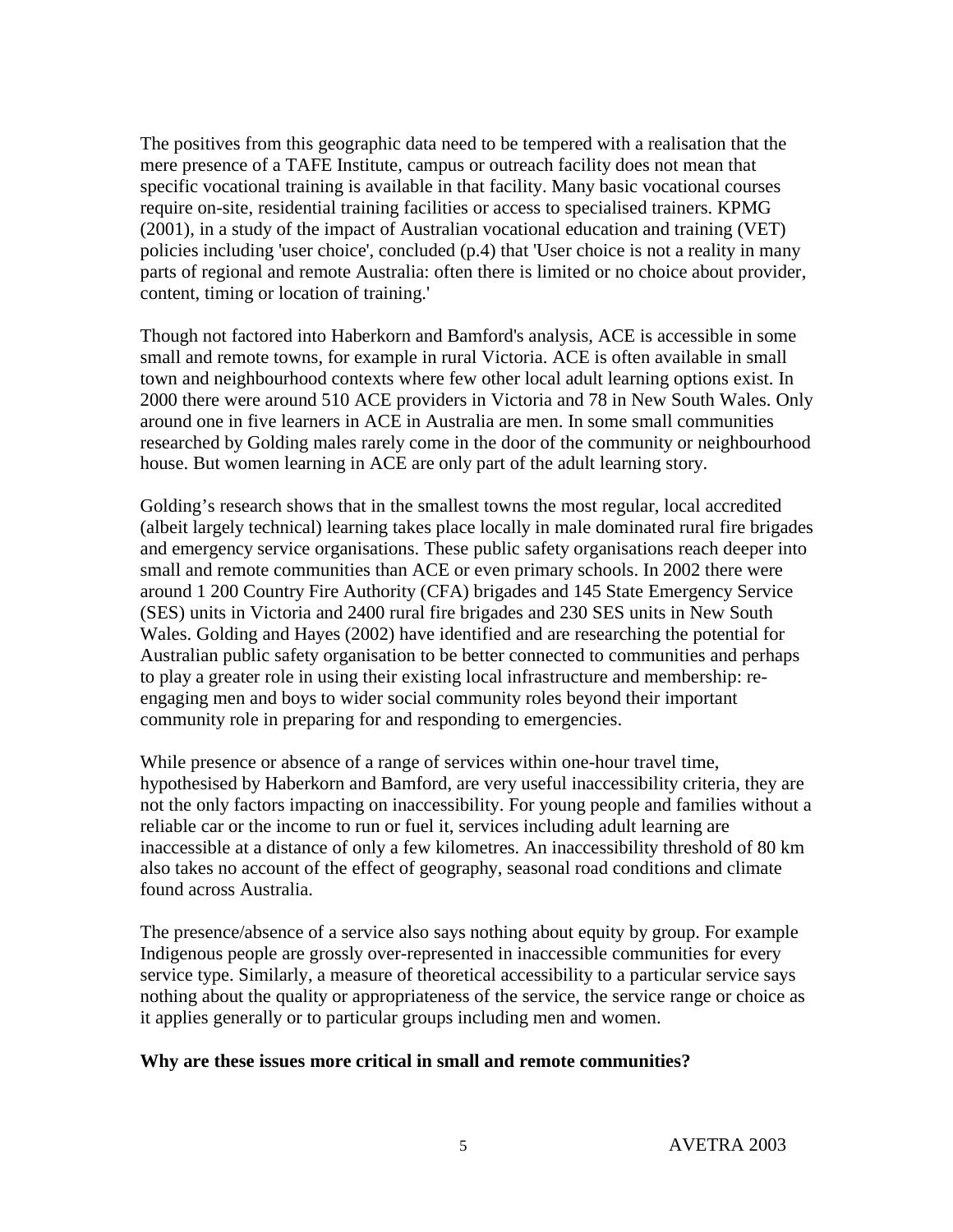Accessibility to services such as learning in small and remote communities goes well beyond geography. There is social and community pressure on country people with local choices to use and maintain local services or else lose them. Residents in small and remote communities are seldom living on an undifferentiated 'level playing field'. The choices about where they learn and where their children learn are affected by history and traditions. Research by the author in 30 small communities in Victoria also reveals that the *social* distance between adjacent communities can be as important a barrier as the *physical* distance between them. Several people interviewed in small towns described a 'line on the road' that divides towns on the basis of their historic community of attachment.

The issue of accessibility to community organisations, particularly learning organisations, is typically tied up with gender. While issues of gender segmentation identified in Golding's research and discussed in this paper are not restricted to small and remote communities, it is striking that as towns become smaller, such segmentation becomes more obvious. For example in the smaller populated localities where the only regularly used public infrastructure is a fire station and a primary school, it is not unusual to find most of the adult volunteer involvement divided on gender lines. In somewhat larger towns of around one thousand residents, if an adult learning centre or neighbourhood house is available locally, it is typical to find minimal use or management of the centre or house by men, and minimal involvement in emergency services by women.

Gender segmentation of adult learning has been documented in the UK by McGivney (1999b). The trends observed in the UK have parallels in Australia. McGivney for example (p.7) noted that British women 'tend more than men to engage in learning activities which are connected with self development and which will expand their interest.'

This segmentation would not be such an issue if the penalties for not learning had not become so severe and debilitating for men and also their boys. An ability to learn at school is a factor that largely determines whether young people will go or stay in a small or remote community. Those that can 'learn to learn' tend to be educated and encouraged by educated parents and teachers to leave. Only those young people that have least options elsewhere tend to stay or return. Lifelong adult learning is becoming recognised as a critical success factor in communities that are experiencing change.

This paper poses (but does not answer) the question as to how community organisations and services might better adapted to changes in learning needs in small and remote communities, particularly the extent to which they have become segmented or less accessible by gender. In essence, are there ways that existing adult and community learning organisations and surrogate adult learning organisations might be made more accessible to, and inclusive of, a wider range of male and female adult lifelong learners?

### **The wider context for change and the importance of learning**

Small and remote towns and their residents have experienced significant changes in the past decade (Rogers and Collins 2001). There has been a trend towards more income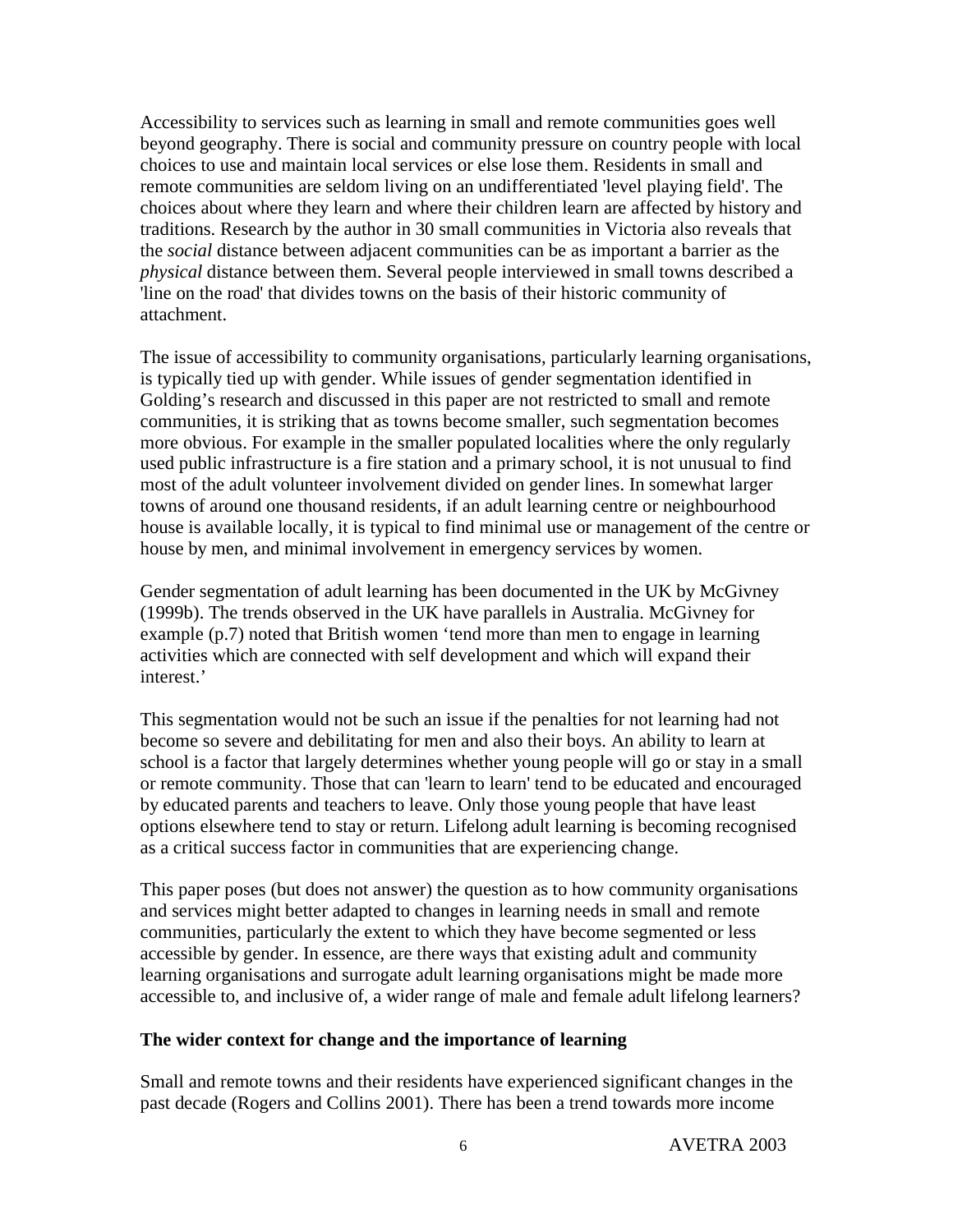being generated off farm and outside of small and remote towns. These trends have required adults to change direction, in part through 'new learning' (*New learning* 2001). State and Federal governments have tended to move towards capacity building as a basis for economic and social regeneration. Small and remote towns have increasingly turned to 'capacity building' initiatives to address the perceived need for local enterprises and communities to embrace new learning.

There have been moves by individuals and families taking up cheap housing in small towns, despite lack of services or jobs (Fincher and Nieuwenhuysen 1998). The need for new learning by these new adult residents and by longer term residents in difficult socioeconomic circumstances is a critical issue in some small towns if inter-generational disadvantage is to be avoided. Globalisation has led to the need for enterprises, including farming enterprises and their workforces, to learn to be globally competitive. In this context, the extent to which learning may or may not be segmented by gender and/or associated with disadvantage by gender becomes a critical issue in Australian rural and remote towns.

Golding and Rogers (2002) have demonstrated a significant degree of learner segmentation based on the gender of learners and the organisational environment in which learning takes place. Their major study of the existing adult and community learning opportunities in small and remote communities across rural Victoria aimed to assist the Adult Community and Further Education Board to more effectively support their specific adult learning needs. Many of the findings about segmentation in this section derive from that research. Adult learning opportunities were closely mapped in 20 small and relatively remote towns throughout rural Victoria, including towns with and without current adult and community education provision. The research was designed to explore the characteristics of successful and effective practice as it contributes to building of community capacity to achieve economic, social, and cultural renewal.

Golding and Rogers (2002) confirmed previous research by Falk, Golding and Balatti (2000) that local adult learning can and does play a critical role in social capital development in non-metropolitan communities. In particular, it showed that the ability to be inclusive, to cooperate and network internally and externally is central to the ability of communities to achieve their goals.

Australian Bureau of Statistics census data confirm that many small and remote pastoral and agricultural communities are aging and experiencing loss of youth. As town population size decreases and the degree of remoteness increases, the ability for adults to learn locally decreases while needs remain similar. Adult learning is a critical success factor for small and remote community sustainability. Communities where people learn together, share information and knowledge, are creative and innovative, and where wide participation and involvement is fostered, are more likely to be successful. It is these community capacities that need to be built upon through adult and community learning, particularly where no other local learning options exist.

Rogers and Collins (2001) identify a need to more highly value the role of learning in community development. People in small and remote communities often need access to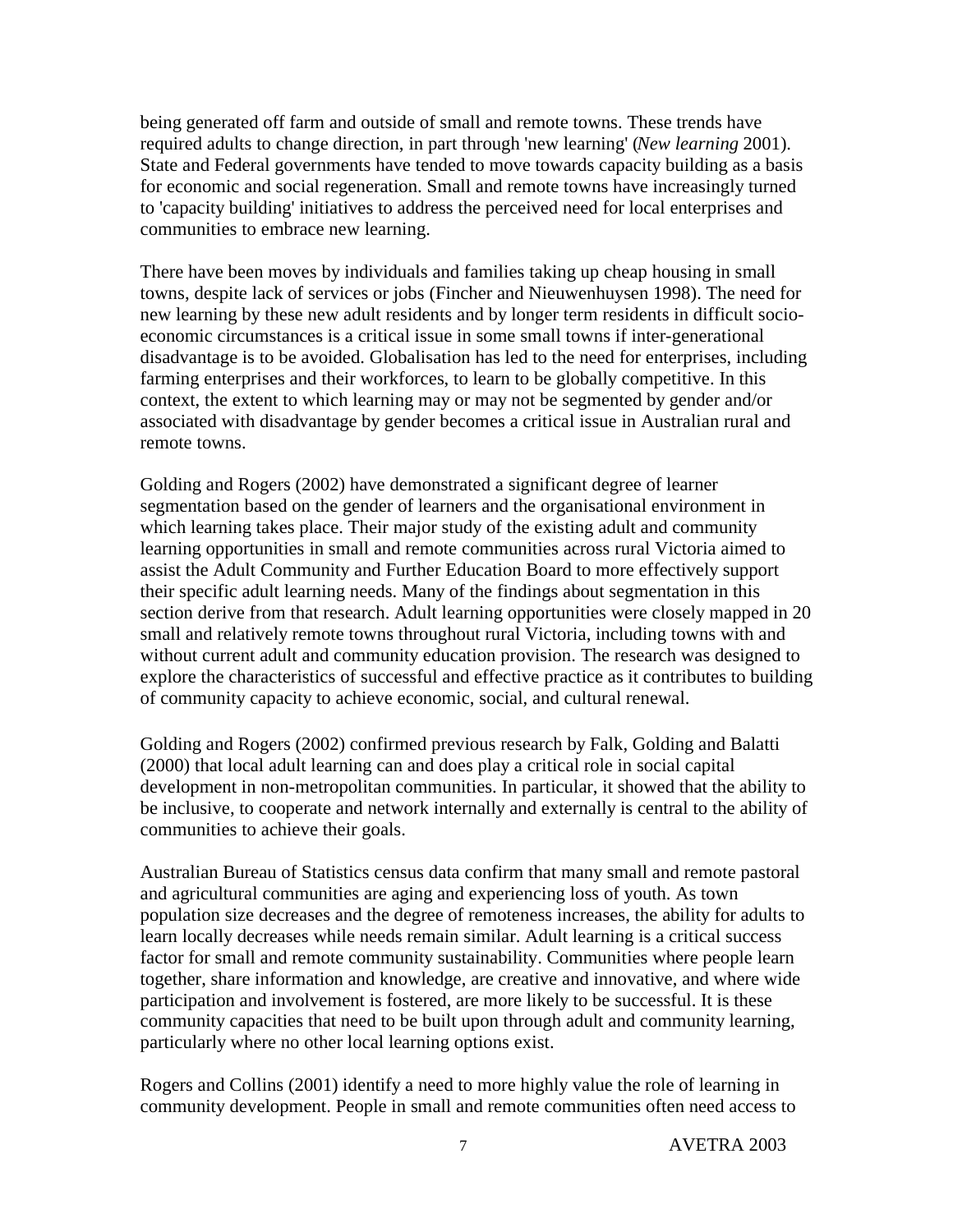informal learning pathways that begin as a process more akin to building social capital 6 than education and training (Falk, Golding and Balatti 2000). Disengaged learners gain confidence by belonging to a local learning network. They are then able to consider a variety of other formal or accredited learning opportunities.

#### **Some of the difficulties and success factors in small and remote towns**

Most of the communities in Golding and Rogers' (2002) study have traditionally been dependent, directly or indirectly, on farming. 7 By 1999 off-farm income in Australia accounted for over half of total household income on broad-acre farms 8 . In effect, people in and around small towns such as those in their study have increasingly had to learn new skills and develop new enterprises that enable them to work beyond the farm.

Average incomes are significantly and consistently lower than for capital cities, major urban areas, regional towns and also surrounding rural areas in all Australian States and Territories.<sup>9</sup> The average household income in rural towns in Victoria in 1996 (at 58 per cent of Sydney average income compared to 91 per cent for Melbourne) was the lowest of all major demographic regions in Australia for any State or Territory. Further, in the prior period 1991 to 1996, average Victorian rural town income declined one per cent. This decline in income is only exceeded nationally within Adelaide and in regional and rural towns in Tasmania.

Golding's research confirms that the smallest towns are hardest hit. Independent research confirms '… a strong inverse relationship between the size of a town and the level of expenditure by farmers in the town economy. The larger the town, the lower the expenditure by farmers per town resident'.<sup>10</sup> Such expenditure in towns below 1,000 people nationally in 1999 amounted to an average \$12,000 per resident (compared with \$200 per resident for towns of greater than \$50,000). However 60 per cent of small Australian towns (with fewer than 1,000 residents) declined in population in the decade to 1996 (conversely 80 per cent of towns over 20,000 increased in population. The loss of population and the associated direct and indirect economic losses have affected smallest towns hardest.

Golding and Rogers (2002) showed that adult learning in small and remote communities is taking place under considerable difficulties in a dramatically changing environment where community sustainability is at stake. Traditional economic activities are sometimes no longer viable. The demographics are in flux and social values and community identities are changing.

<sup>6</sup> 'Social capital' refers collectively to trust, networks, reciprocity, networks and shared norms.

<sup>7</sup> The main exceptions are Dinner Plain, whose economy revolves around snow-based tourism. Other towns such as Maldon have economies in which tourism plays an important part.

<sup>8</sup> Levantis, C 2000, 'Country towns: impact of farmers' expenditure on employment and population in Australian towns', *Sustaining Regions* Vol 1, No.1, pp.38-42.

<sup>9</sup> Lloyd, R, Harding, A and Hellwig, O 2001, 'Regional divide? A study of income inequality in Australia', *Sustaining Regions* Vol 1, No.1, pp.17-30.

<sup>10</sup> Levantis, op. cit., p.39.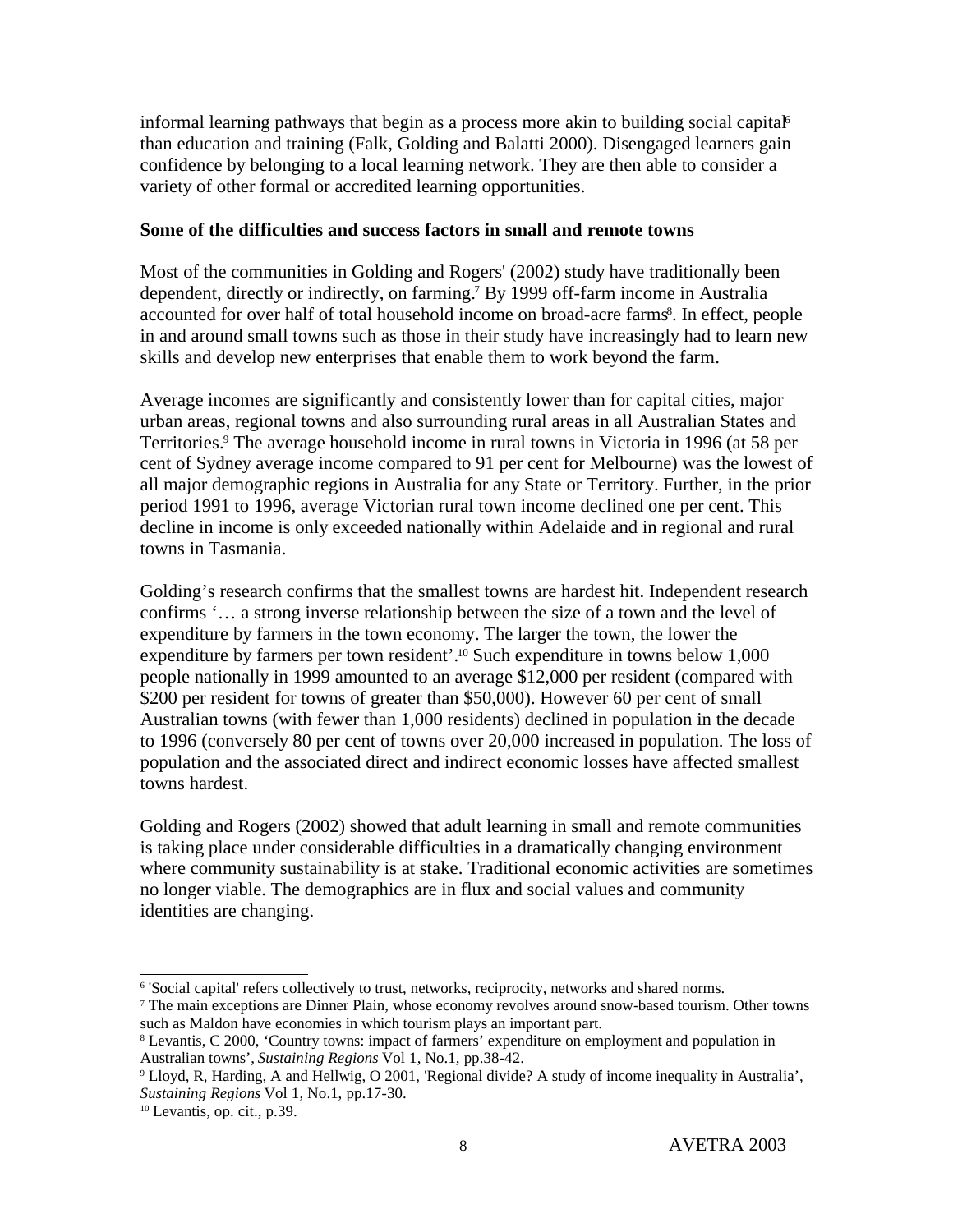Most small rural communities have lost their municipal offices, resulting in the loss of legal, financial, political, information, and organisational resources. There are opportunities for governments (local, state and national) to reach deeper into regions and small towns, through partnership with other government initiatives and by supporting community development through community-based learning.

One critical success factor for adult learning is the intervention of key people 'who inform, motivate, enthuse, encourage and advise individuals and groups and act as intermediaries' (McGivney 1999), particularly between governments and regional and local learning organisations. Other important success factors include opportunities for progression and provision of informal as well as formal learning on one site. For all of the above reasons, learning has become a critical 'must' even in the smallest and remotest towns.

### **Segmentation in adult and community learning**

A reasonable body of literature suggests a disparity in gender, race and class with regard to accessing adult and community education, especially in rural and isolated locations (Butler and Ferrier 1999; Franklin, Short and Teather 1994; Grace 1998 McGivney 1999; McDaniel and Flowers 2000).

In relation to ACE, Johnson and Hinton (1986) in a national study concluded, on the basis of female participation rates approaching 80 per cent, that women 'almost own' Australian adult education. The *Beyond Cinderella* Australian Senate Inquiry into the adult and community education (ACE) sector deliberately singled out 'the great under-represented in ACE' (pp.49-62). While the report noted that male ACE participants were 'heavily outnumbered by females', it did not include a section about men. In endorsing a picture of the 'standard ACE user as female, financially better off than the general population, and a committed lifelong learner.' Campbell and Curtin (1999) argued that this suggested 'too narrow a focus by the ACE sector'.

Golding, Davies and Volkoff (2001) in a national review of ACE concluded that 'Most national and State ACE research confirms that women clearly outnumber men as learners and workers in ACE. This phenomenon is historic and ongoing.' (p.68). They also concluded, on the basis of an extensive national review of research, that 'ACE is profoundly oriented to the educational needs of women' (p.69). ACFEB (1996) had previously confirmed that 'women have constituted 75 per cent of Australian adult education participation for the past 75 years, but this has received very little strategic focus in research, policy and planning within the adult education field'.

ACFEB data confirm the consistent predominance of women in community owned and managed adult learning centres as clients, staff and committees. There is some evidence that bias in the client base in favour of particular groups, ages and backgrounds may be inadvertently excluding other groups including men and young people in small communities. Golding (2002b) has shown that a number of emerging organisations and community-based initiatives such as *Networking the Nation* service providers, Rural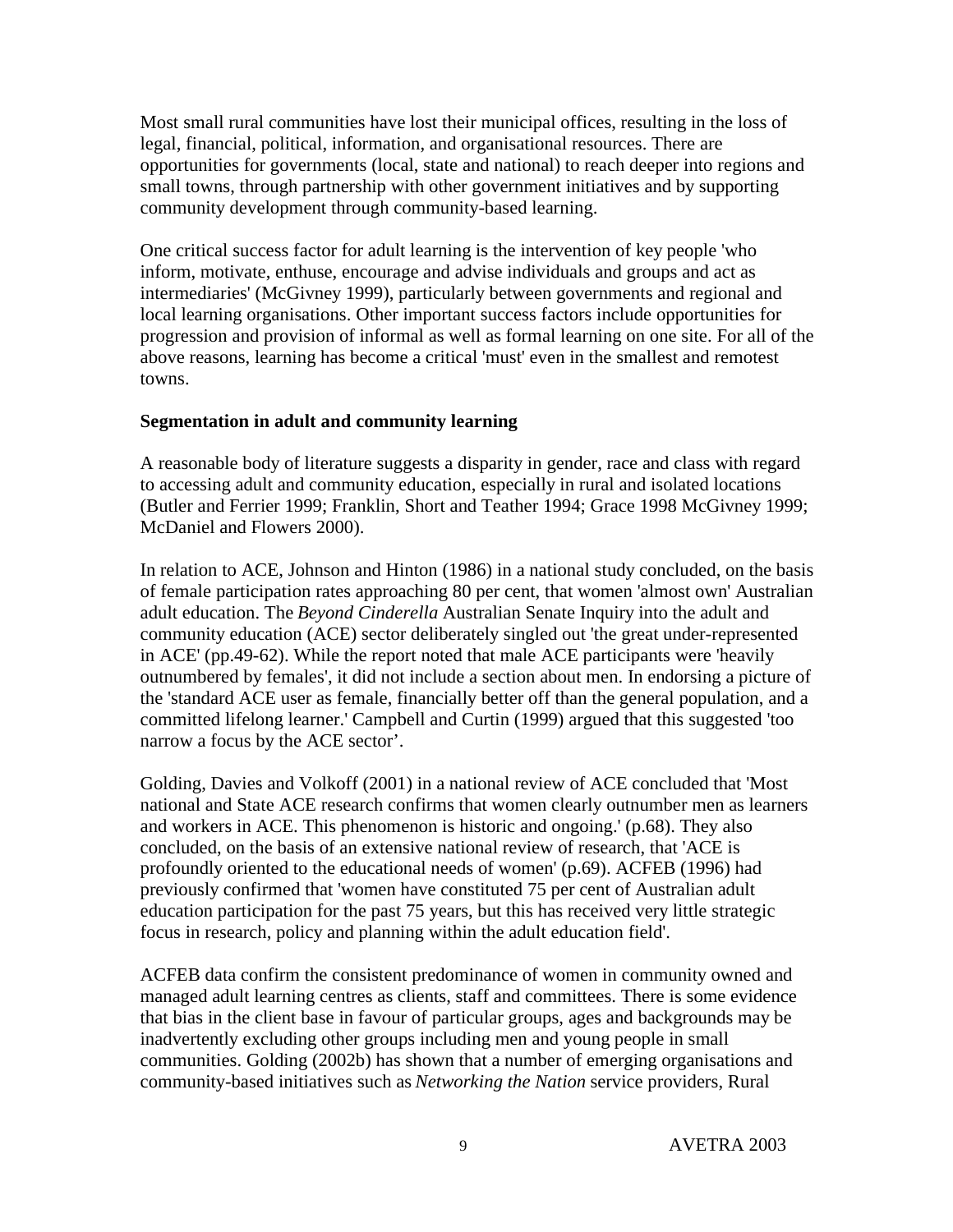Transaction Centres, Community Enterprise Centres, community leadership programs, and progress committees appear to be attracting more male clients.

Golding and Volkoff (1999, p.24) showed that adult learner intentions and outcomes varied significantly by group, including by gender and rurality. Where gender and rurality overlapped with factors such as low skill and unemployment, the impact on outcomes from learning was particularly devastating. There is evidence from other research that access to adult learning organisations provides rural and remote adults with tangible advantages with regard to job opportunities and improved education status (ABS 1995, pp.94-95).

It has been suggested that adult education centres structure learning in a way that attracts women rather than men (McGivney 1999). The tendency for rural communities to retain conservative and traditional values, especially around gender socialisation (femininity and masculinity: Cheers 1998) may affect the way adult education centres and men perceive the learning programs they offer. Moreover, there is an absence in the literature on how socio-economic status, race and social status in small communities may create, intentionally or unintentionally, barriers to equitable access to rural adult education centres. As a consequence, adult learning centres are often viewed as feminised spaces (McGivney 1999), regardless of whether women themselves receive the kinds of advantages that men do from access to education (Butler and Ferrier 1999; Carrington, Mills and Roulston 1999).

Male withdrawal (or perhaps exclusion from) adult learning spaces is a particular issue in smaller and remoter towns where no there is no alternative local learning organisation inclusive of men. There is evidence from a range of studies of the link between wellbeing and learning, including increases in morbidity rates for men associated with connectedness to communities and an ability to learn.

Despite much comment about continued inequitable access in adult education centres across rural and isolated communities, little Australian research material exists. There is a need for more research to addresses the gap in this area by problematising gender segmentation in such organisations. In particular, there is a need to know:

- How, where and in what contexts does adult learning (formal, non-formal, informal) and segmentation of that learning occur by gender and what are the effects.
- How might that segmentation and its effects be measured and conceptualised?
- What particular roles do adult and community education (ACE) providers and neighbourhood houses play in adult learning and segmentation, separately or together?
- In what ways do organisations having some adult learning or service function deliberately or inadvertently include or exclude prospective adult learners by gender?
- What factors, contexts and strategies encourage access and participation in adult learning across organisations across gender lines?
- What are the key drivers that shape why men and women do or don't participate in adult learning?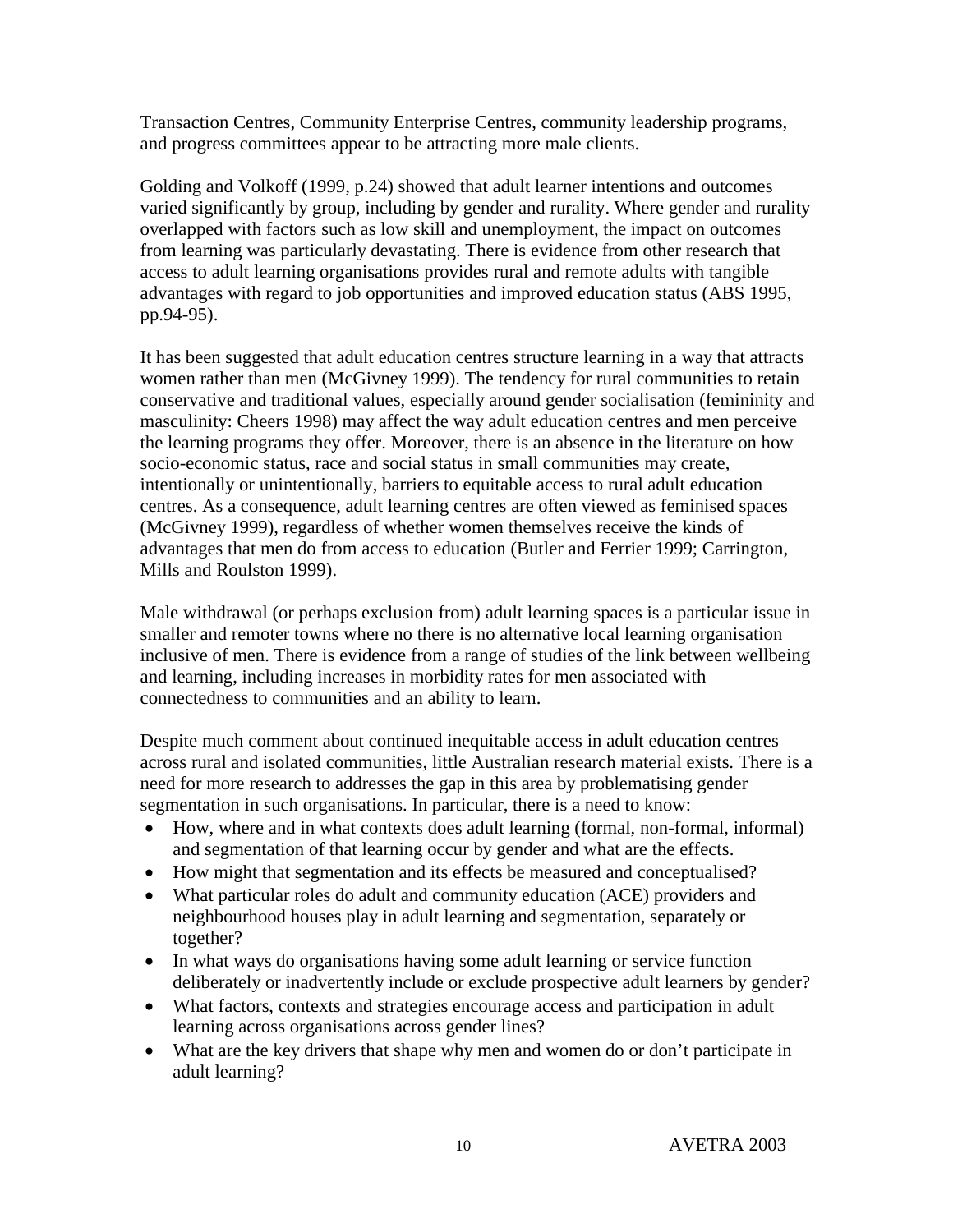- What can be done to minimise any observed gender segmentation and increase learning opportunities for men or women currently under-represented or excluded by such segmentation?
- Are there relationships between 'the issue of declining achievement and retention for boys' (Slade 2002, p.55) and the reluctance of some adult males to learn?

Such research should identify how accessibility to existing learning organisations (including community-based, surrogate learning organisations) might be broadened to include a wider range of participants by age, Indigenous and socio-economic status as well as by gender. Such research would also identify opportunities to improve status and access to what is already widely referred to as the '*Cinderella* ' sector (*Beyond Cinderella* 1999), for the particular benefit of Australians in small and remote towns without access to alternative adult learning sectors.

### *What's next for men***? 11**

It is important to recognise in conclusion that 'girls and women remain at a considerable disadvantage socially and economically and still require strategies to reduce sexual discrimination and harassment' (Slade 2002, p.55). While it may not fashionable to argue male disadvantage, it is important to recognise the extent to which boys and men in small and remote towns are particularly disengaged from learning and therefore disadvantaged. Boys require creative strategies in rural schools to prevent disengagement from learning and men require community-based strategies to positively re-engage. The current extreme gender-based segmentation of publicly funded adult and community learning is an obvious issue that needs addressing.

It is important also to stress, in conclusion, that the issues raised in the paper do not apply equally to all small and remote towns. The current reality of Australian county towns is indeed diverse (Rogers and Collins 2001), as are the predicted future economic prospects for Australian regions (Adams 2002, Figure 2, p.6). Nor does the paper or the research suggest all males are disengaged from learning or that gender segmentation affects all organisations in the same way. Nevertheless there is copious evidence from my own research that males in many small and remote towns desperately need access to accessible learning spaces that meet their particular and different needs, not only to enhance their immediate vocational utility, but also to become better people, parents, partners and learners over a lifetime.

McGivney (1999b, p67), in her UK research accurately summarises the similarly cruel dilemma facing men in small and remote Australian towns. That is:

… their sense of identity is so bound up with traditional labour that they find it difficult to engage in different jobs or alternative activities. Some are consequently failing to adjust to changed social and economic conditions and their basic assumptions and expectations, especially regarding gender roles have not caught up with the cultural transformations that have taken place over the last decades. It is this cultural time lag that is affecting the wellbeing of some men.

<sup>&</sup>lt;sup>11</sup> The sub heading is the title of Lloyd, T and Wood, T (eds) (1996) Working with men, London.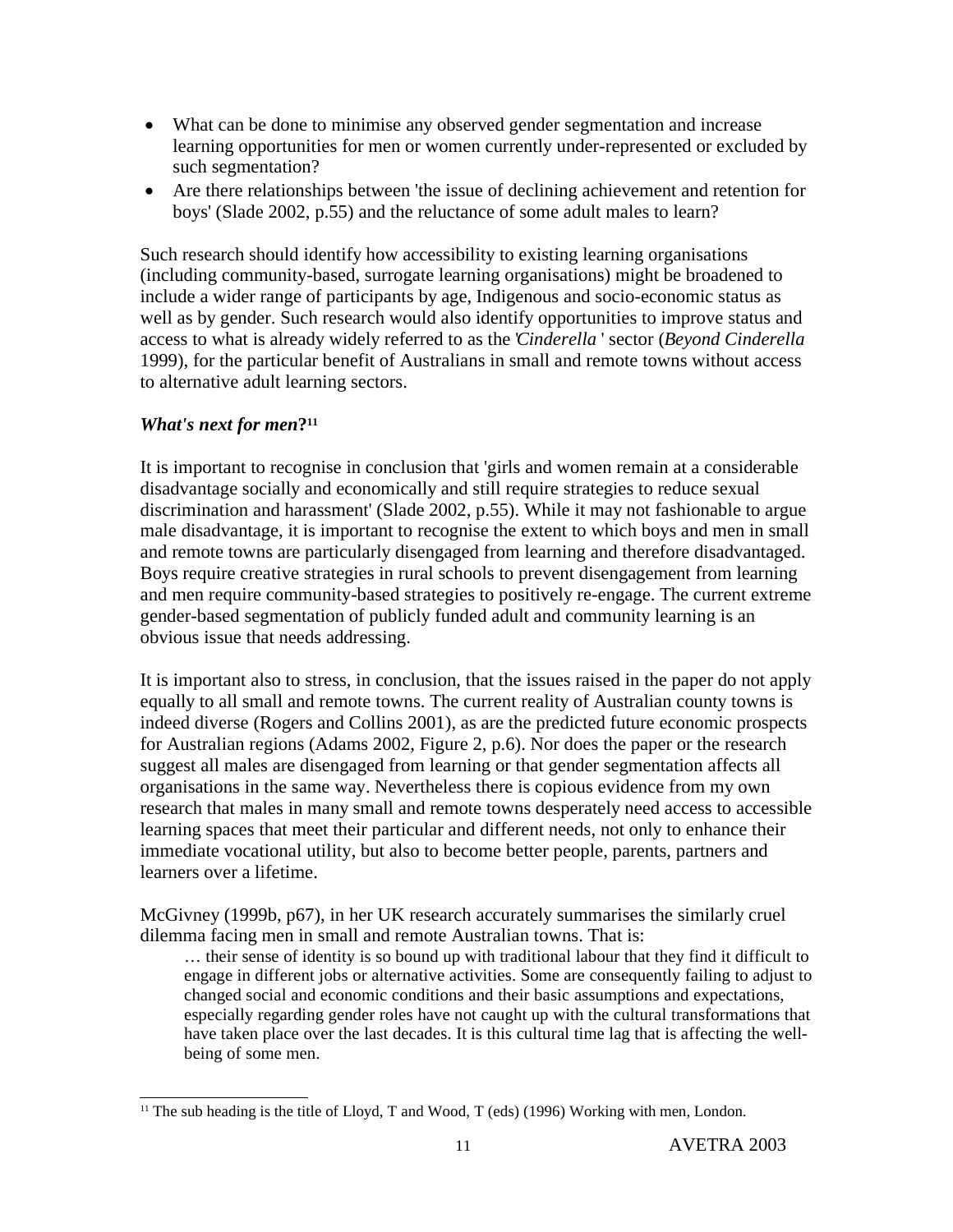McGivney (1999b) gets close to the heart of the problem when she suggests that Grant's (1998) observation that there is still 'a male culture which exists unchanging while everything else has been transformed all around'. This is arguably one of the greatest barriers to adult male participation in education. As Baker (1996, p.32) also suggests from UK based research,

While it is easy to applaud the demise of male domination in the workplace - an outcome certainly long overdue - it is nevertheless still crucial to acknowledge the profound effect such a change has on men's sense of themselves. It cannot be right that so many men are left feeling confused, angry; dispossessed and powerless without that experience being publicly acknowledged and discussed.

I suggest, on the basis of the above, that male learners should come into high relief if Skilbeck's (2002) challenge to reach the 'learning poor' or 'unreached learner<sup>12</sup> though adult and community education in rural Victoria is seriously taken up.

#### **References**

- ACFEB (1996) *Taking ACE to the year 2000*, Bureau of Statistics for Adult, Community and Further Education Board, Melbourne.
- Baker, P (1996) 'Bringing the male crisis into the open', in Lloyd, T and Wood, T (eds)*What's next for men?* Working with men, London, pp.28-40.

Adams, P (2002) 'Prospects for Australian regions',*Sustaining Regions* 1(2): 4-23.

- *Beyond Cinderella* (1997) *Beyond Cinderella: towards a learning society,* a report of the Senate Employment, Education and Training References Committee, Canberra.
- Butler E, and Ferrier, F (1999) *Don't be too polite girls! Women, work and vocational education and training: a critical review of the literature*, National Centre for Vocational Education Research, Adelaide.
- Campbell, A and Curtin, P (1999) *ACE – Some issues*, National Centre for Vocational Education Research, Adelaide.
- Carrington, V, Mills, M and Roulston, K (1999) 'A feel for the game: strategic deployment of masculinity.' Australian Association for Research in Education conference proceedings, Melbourne.
- Falk, I, Golding, B and Ballatti, J (2000)*Building communities: ACE, lifelong learning* and *social capital*, Adult, Community and Further Education Board, Victoria.
- Fincher, R and Nieuwehuysen, J (1998) *Australian poverty: then and now*, Melbourne University Press, Carlton South.
- Franklin, M, Short, L, Teather, E (eds) (1994) *Country Women at the cross roads: perspectives on the lives of rural Australian women in the 1990's.*Armidale: University of New South Wales Press.
- Golding, B (2002a) *Review of TAFE Outreach, Full report to the Council of East Gippsland Institute of TAFE*, School of Education, University of Ballarat.
- Golding, B (2002b) *Community feedback reports*, for Adult, Community and Further Education Board, Melbourne.
- Golding, B and Hayes, C (2002) 'Adult literacy research program: re-engaging those with literacy needs', Expression of Interest to National Centre for Vocational Education Research, Adelaide.

<sup>12</sup> Skilbeck's seven points (Box 7, p.45) that identify 'Unreached adult learners' apply directly to men. Some solutions to the issues raised in this paper might be addressed by meeting the Skilbeck's 'Superior conditions of learning' (Box 10, p.54) specifically as they apply to men and boys.